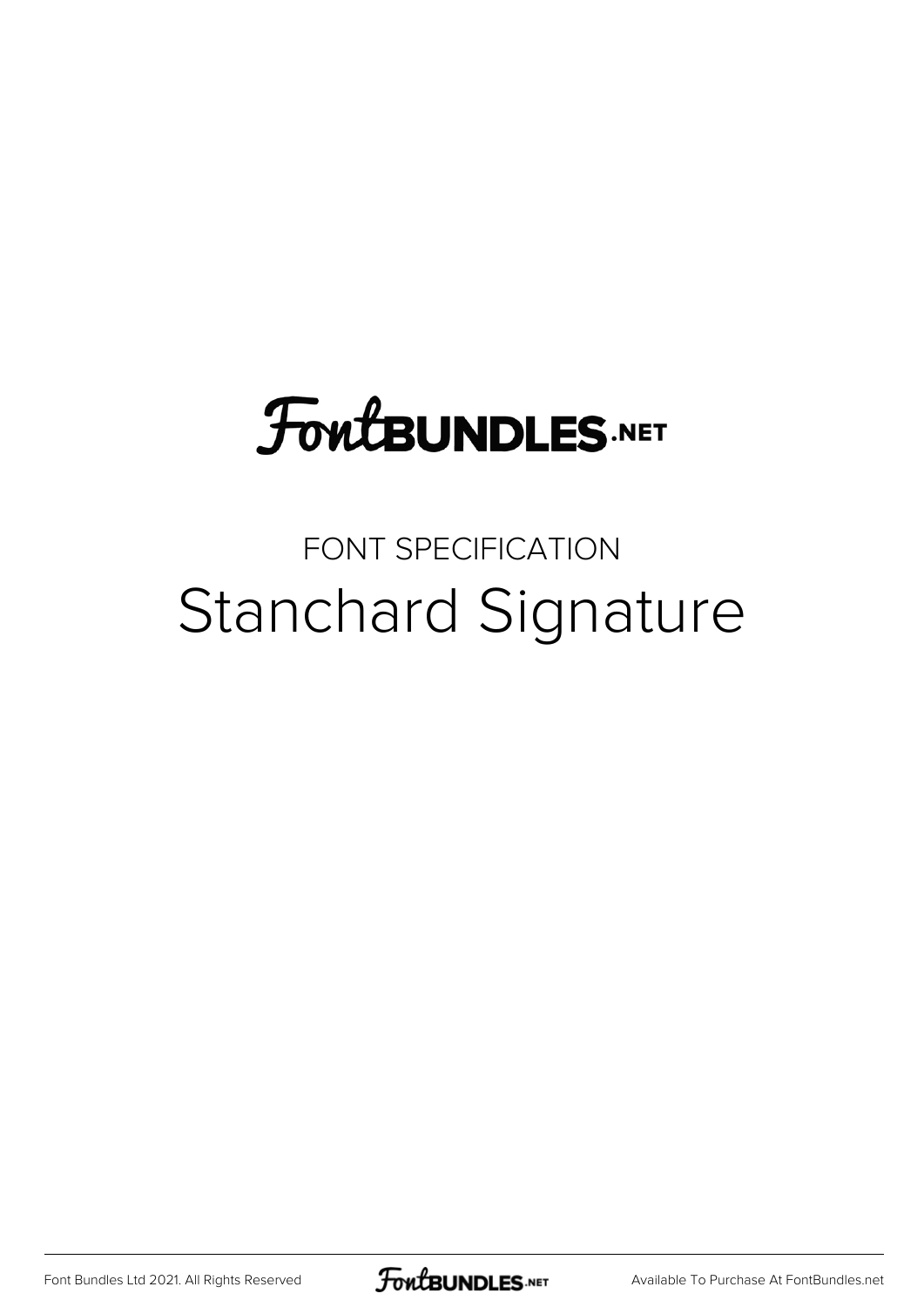## StanchardSignatuure - Regular

**Uppercase Characters** 

ABCDEFGHTAXIMNOPQ RSTUVWKYZ

Lowercase Characters

abodefghijklmnopqrstuuwx

 $47$ 

**Numbers** 

0123456789

Punctuation and Symbols

. . . .  $\leftarrow$  = > ?  $($  \  $)$  ^  $($  \  $)$  $\overline{\phantom{a}}$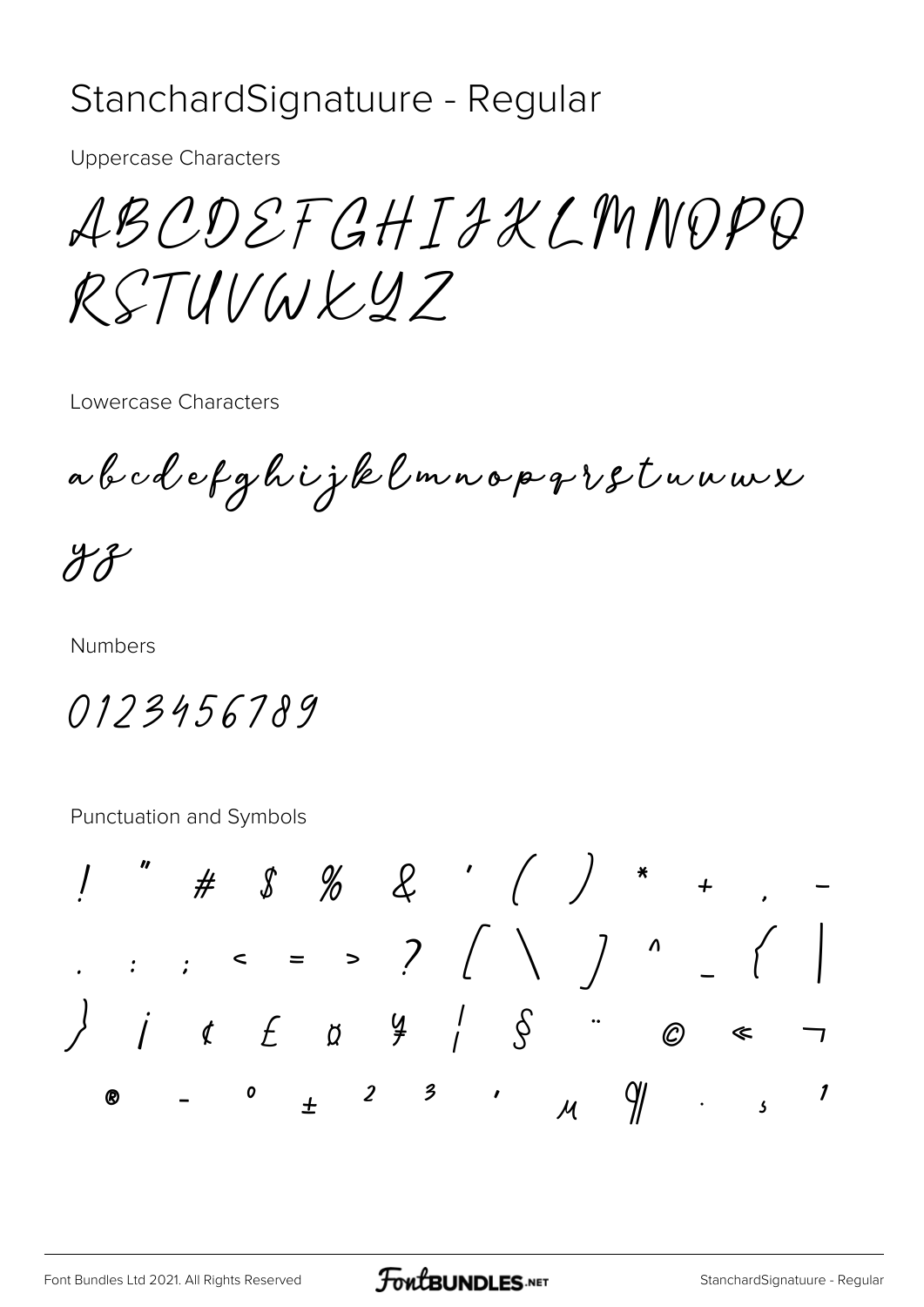All Other Glyphs

À Á Â Ã Ä Å Æ Ç È É Ê Ë Ì Í Î Ï Ð Ñ Ò Ó Ô Õ Ö × Ø Ù Ú  $\hat{U}$   $\ddot{U}$   $\dot{Y}$   $\beta$   $\beta$  à á á ä ä å æ ç è é ê ë ì

 $\frac{1}{4}$   $\frac{1}{2}$   $\frac{3}{4}$ 

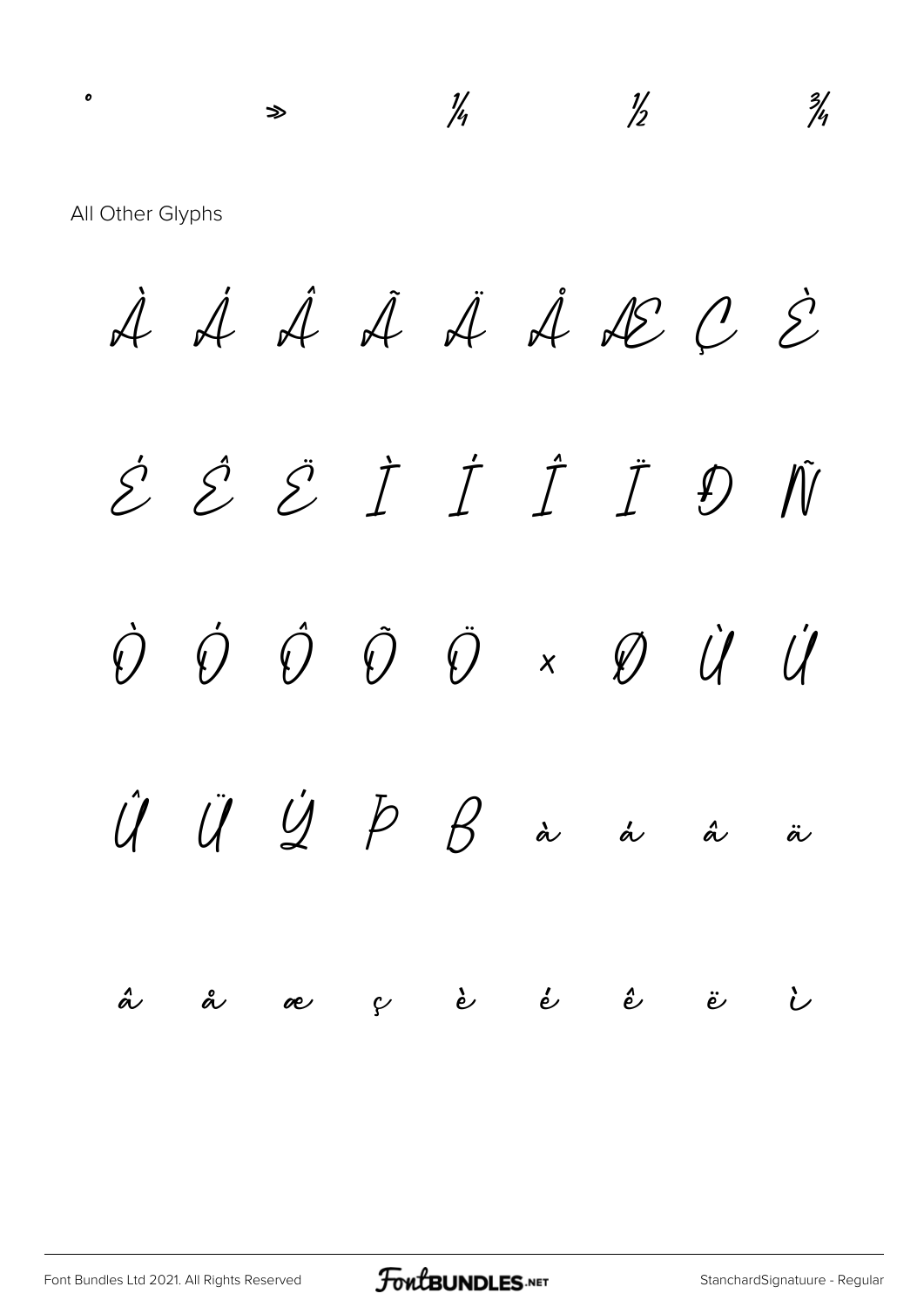í î ï ð ñ ò ó ô õ ö ÷ ø ù ú û ü ý þ  $\ddot{y}$   $\vec{A}$   $\ddot{a}$   $\vec{A}$   $\alpha$   $\dot{C}$   $\dot{c}$  $\begin{array}{cccccccccc} \hat{\mathcal{C}} & \hat{c} & \hat{\mathcal{C}} & \hat{c} & \hat{\mathcal{C}} & \hat{c} & \hat{\mathcal{C}} & \hat{\mathcal{C}} & \hat{\mathcal{C}} & \hat{\mathcal{D}} & \hat{\mathcal{C}} & \hat{\mathcal{D}} \end{array}$  $\not\ell$   $\vec{\mathcal{E}}$   $\vec{e}$   $\vec{\mathcal{E}}$   $\vec{e}$   $\vec{\mathcal{E}}$   $\vec{e}$   $\vec{\mathcal{E}}$   $\vec{e}$  $\check{\mathcal{E}}$  ě  $\hat{G}$   $\mathring{g}$   $\mathring{G}$   $\mathring{g}$   $\mathring{G}$   $\mathring{g}$   $\mathring{G}$  $\dot{g}$   $\dot{H}$   $\acute{\kappa}$   $\ddot{I}$   $\ddot{\iota}$   $\ddot{I}$   $\ddot{\iota}$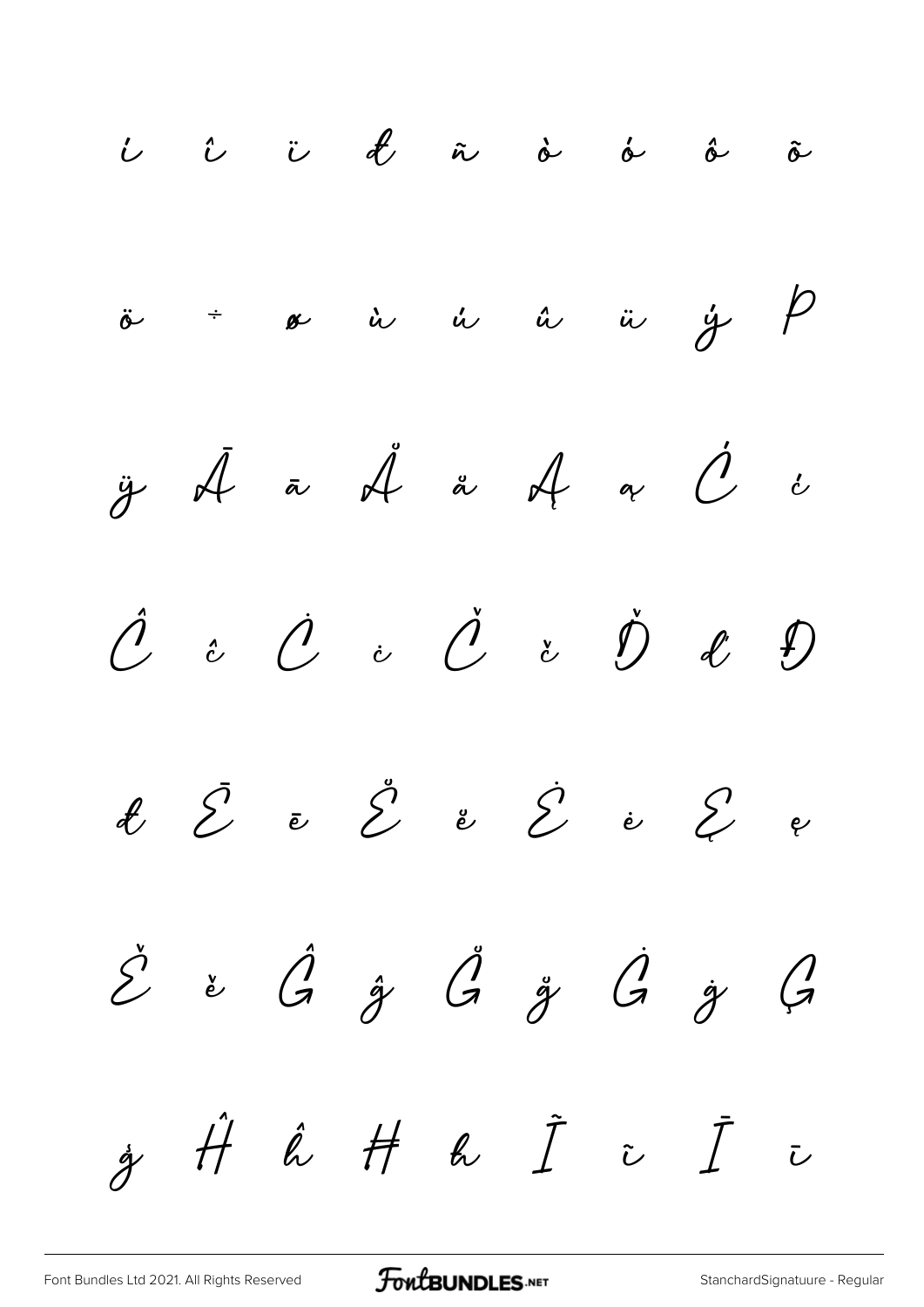$\begin{array}{ccccc} & \mathring{I} & \mathring{\iota} & I & \mathring{\iota} & I & \mathring{\iota} & \mathring{I} & \mathring{\jmath} & \mathring{J} \end{array}$  $\hat{j}$  X k L l L l L<br>  $\ell$  $L$   $L$   $L$   $L$   $\acute{\nu}$  in  $\gamma$  in  $\gamma$  $\dot{\tilde{a}}$  in  $\tilde{U}$  is  $\tilde{U}$  is  $\tilde{U}$  is  $\tilde{U}$  is  $\mathscr{C}$ ce R r R r R r S s'  $\hat{S} \triangleq S \Leftrightarrow \hat{S} \Leftrightarrow \tilde{T}$  $\check{\mathcal{T}}$  $\overline{\psi}$  $t$   $\mathcal{F}$   $t$   $\mathcal{\tilde{U}}$   $\tilde{u}$   $\mathcal{\tilde{U}}$   $\tilde{u}$   $\mathcal{\tilde{U}}$   $\tilde{u}$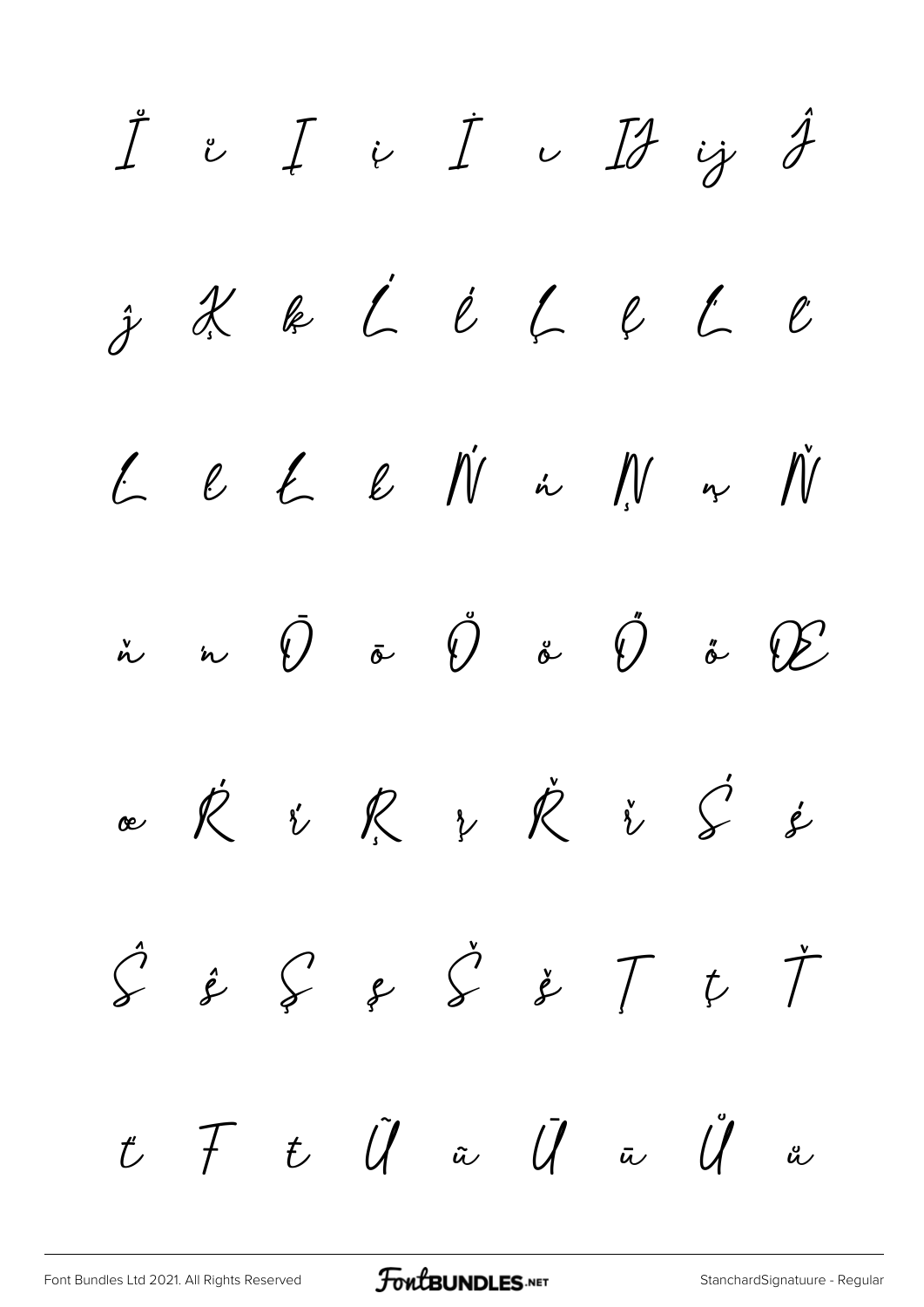$\mathring{\mathcal{U}}$  a  $\mathring{\mathcal{U}}$  a  $\mathring{\mathcal{U}}$  a  $\mathring{\mathcal{U}}$  a  $\mathring{\mathcal{U}}$  $\dot{\mathcal{Y}}$   $\ddot{\mathcal{Q}}$   $\dot{\mathcal{Z}}$   $\dot{\mathcal{Z}}$   $\dot{\mathcal{Z}}$   $\ddot{\mathcal{Z}}$   $\ddot{\mathcal{Z}}$  $\int$  $\Omega$   $M$   $\pi$   $\neq$   $\%$   $\theta$   $\in$   $\pi$   $\partial$   $\Delta$  $\prod$ I bb dd rr ff gg jj kk ll mm nn mn oo pp ir ss tt yy 88 St st on ut out ent ant int